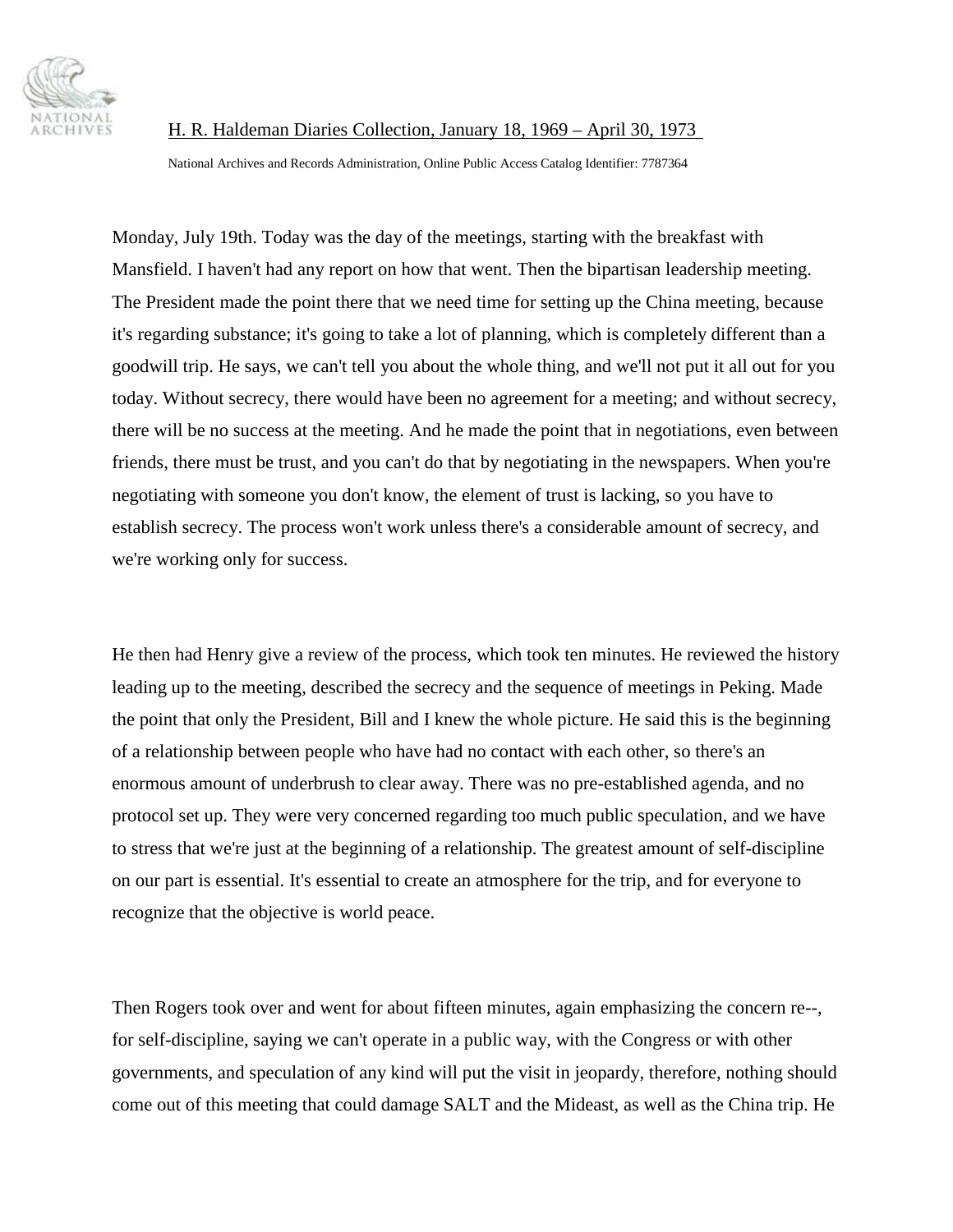

National Archives and Records Administration, Online Public Access Catalog Identifier: 7787364

urged them all to be very cautious regarding what they say. We need to convince other governments that we don't have a secret agreement with the Chinese, and there's a problem of getting the views of the members of Congress, but if they're publicly expressed, they'll jeopardize the thing. The President interjected to say that we'll set up a procedure for Congressmen to come in on a private basis, not a TV extravaganza. We do want your views, but they must be conveyed privately. The President has to say very little; anything prior to the meeting will break the understanding. Therefore, he'll have no press conference for a while and no public speech on this.

Rogers then reviewed the reactions of other nations, especially the strong support of the Asian nations and NATO. He touched on the problem of Taiwan, said we have to handle this in a very diplomatic way. The treaty will continue, and we will have to discuss the UN representation question with them, but we will vote against a resolution to expel them. The President said that Bill Rogers would inform Congress on the UN question. That it's very important that Rogers have the opportunity to check other governments to see what position is viable, and we've got to give Rogers time to continue his talks. Rogers made the point very strongly that in spite of Kissinger's trip, the UN position was doomed to fail; that is, are you in a position of keeping free China in. We would have lost the vote this fall; the People's Republic would have been admitted, and the Republic of China expelled. We were faced, therefore, with this reality, and we have to decide with the Republic of China what position to take.

Rogers again emphasized that nothing should be said regarding this meeting, especially the UN question. Carl Albert said we will, he will say that he will let the Administration speak for itself. Ellender said the purpose of the Kissinger meeting was to lay the groundwork. Fulbright raised the problem of, regarding the hearings he's holding regarding China at the Foreign Relations Committee. He said, I completely agree with what you're doing; I don't want to do anything to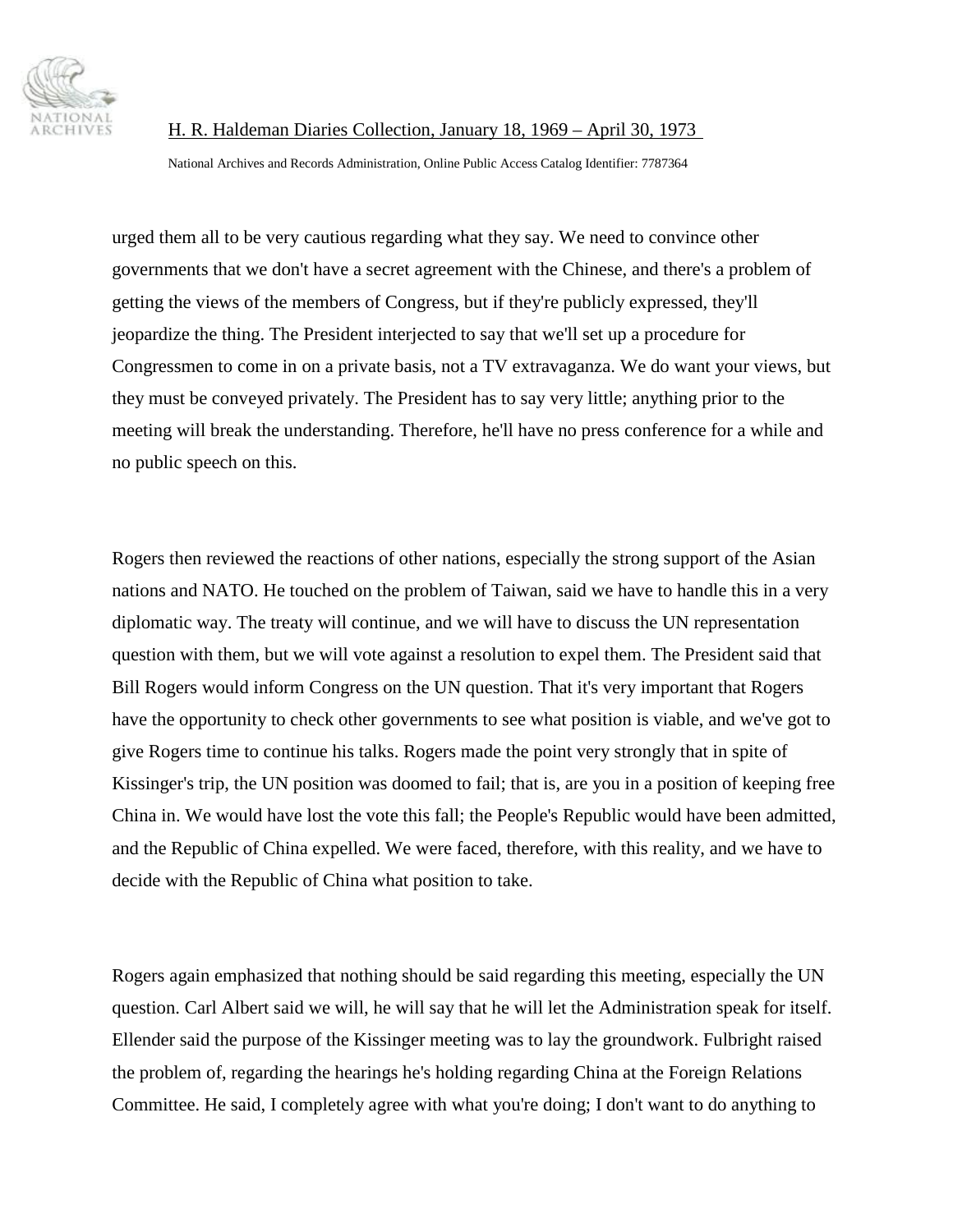

National Archives and Records Administration, Online Public Access Catalog Identifier: 7787364

handicap you, but it's impossible to stifle the committee on an inquiry or expressing their views. The President urged Fulbright to keep in touch with Rogers. The President said we've got to cover this very cold turkey. If any of you say publicly what the President should do, you can see what the effect will be, that is, a resolution by Congress or a committee regarding what the relation should be. Instead, let us know your views privately. We must not let the Chinese feel we're using them for the purpose of frying some other fish. We've got to look for the fundamental point of why do this at all.

-------------------------------------------------------------------------------------------------------------------- DECLASSIFIED - E.O. 13526, Sect. 3.4: by MS, NARA, June 12, 2013 Audio Cassette 11, Side A, Withdrawn Item Number 11 [AC-11(A) Sel 5] Duration: 23 seconds

There was validity ten years ago to playing the free nations of Asia against China, now the situation has changed. That is, the Japanese, who are unarmed, the Koreans, the Indonesians have no capability of self-defense. And while the Asian world will continue in a flux, we can play a more effective re--, role by working with the Chinese than without them.

--------------------------------------------------------------------------------------------------------------------

Kissinger made the point that any speculation regarding Vietnam in any way would be totally counterproductive and would defeat any by-products of the meetings. Rogers said if we talk in public now, the trip may not come off. Albert said the problem is a lot of people want out of Vietnam now, and any move that doesn't do that raises hell. So the first question we'll all get will be, does this contribute to Vietnam? The President said to say the purpose is a journey for peace, and you think it will contribute to peace. Fulbright said the current hearings he's conducting are historical in nature, they won't hurt the trip, they should help, and others agreed. Kissinger said it's important to express personal views, not to say what the President said. Stennis said, you've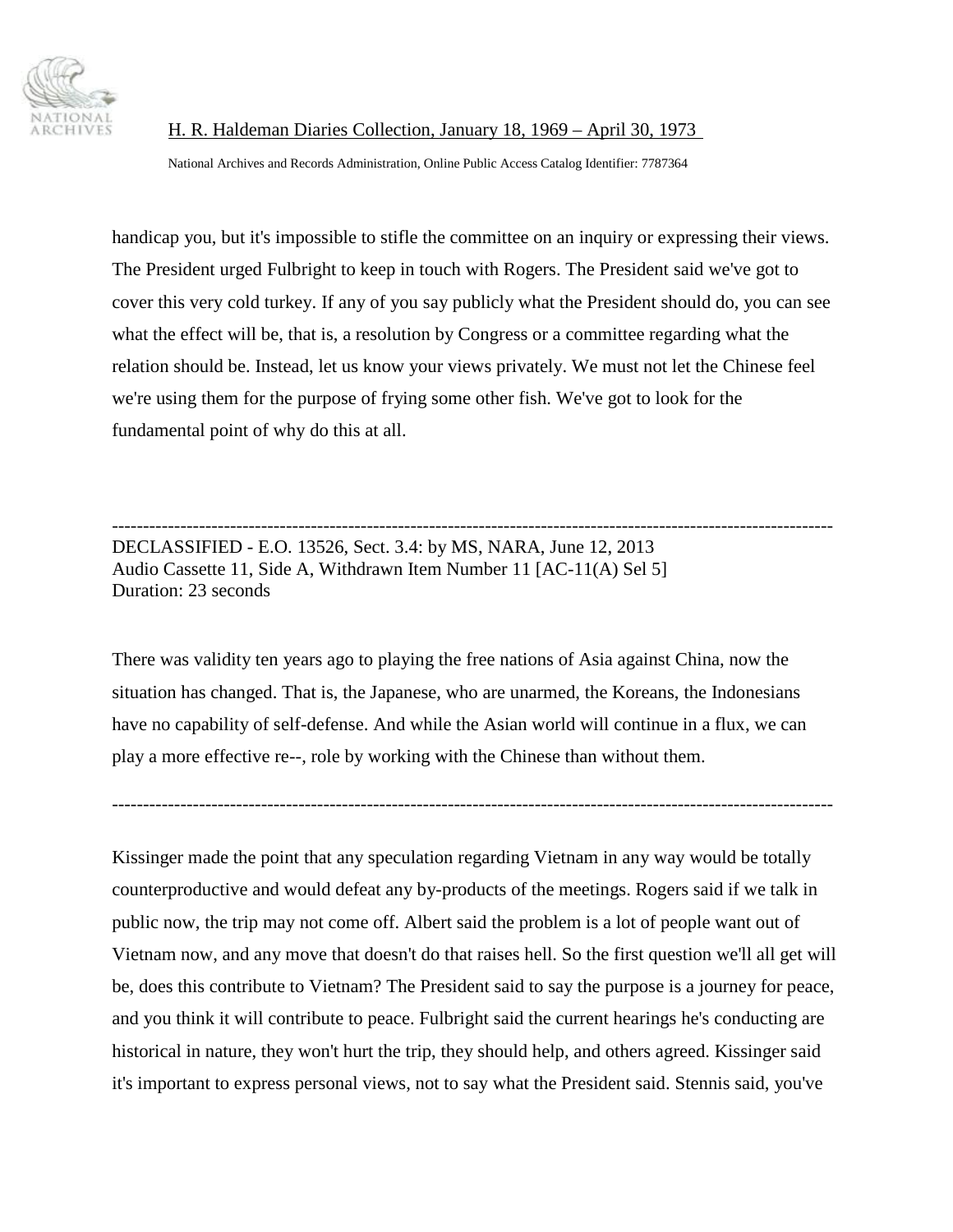

National Archives and Records Administration, Online Public Access Catalog Identifier: 7787364

made a good move; I'll say it's up to you to carry it out, and I back you. We need self-discipline around this table. The responsibility is on the right man.

The President said there is a chance for peace, but speculation could harm it. He views this without euphoria. He has the least euphoria of anybody who's ever sat in that chair, but by necessity we have to find a way to talk. We need to look down the road at the historic perspective in terms of peace in the world. It's difficult with any great power with a different interest. It's impossible with a great power outside of communication. Mansfield said, you're walking on eggshells on both sides. The attitude of this group is one of understanding. The best answer to any question we get is, no comment. If we have to say anything, we should say that it's our own opinion. There's still a lot of groundwork to be accomplished, because of the delicacy and the promise of this situation; we've got to be careful. We're moving out of an old era, into a new one. It contains promise, but it takes understanding and negotiations. The President said again that we'll welcome comments privately, you should decline to speculate on the effect with other countries, any such would not be in the interest of success. That the purpose of these meetings is between the US and the People's Republic of China, not for third powers.

Bipartisan meeting was immediately followed by the Cabinet meeting, and there the President emphasized the necessity for total discipline on what we say, that without secrecy, the meetings will not succeed. That we have long and torturous discussions that we've already been in, that we'll continue to be in now, and will be in after the meetings. There must be discipline through all the Departments. It's essential that we don't speculate. The theme to be used is that this is for world peace, and anything for world peace is good for all nations of the world. Rogers made the point of the serious problem of self-discipline, especially important that no one from the Administration say anything to jeopardize this. There's a lot of things you would normally say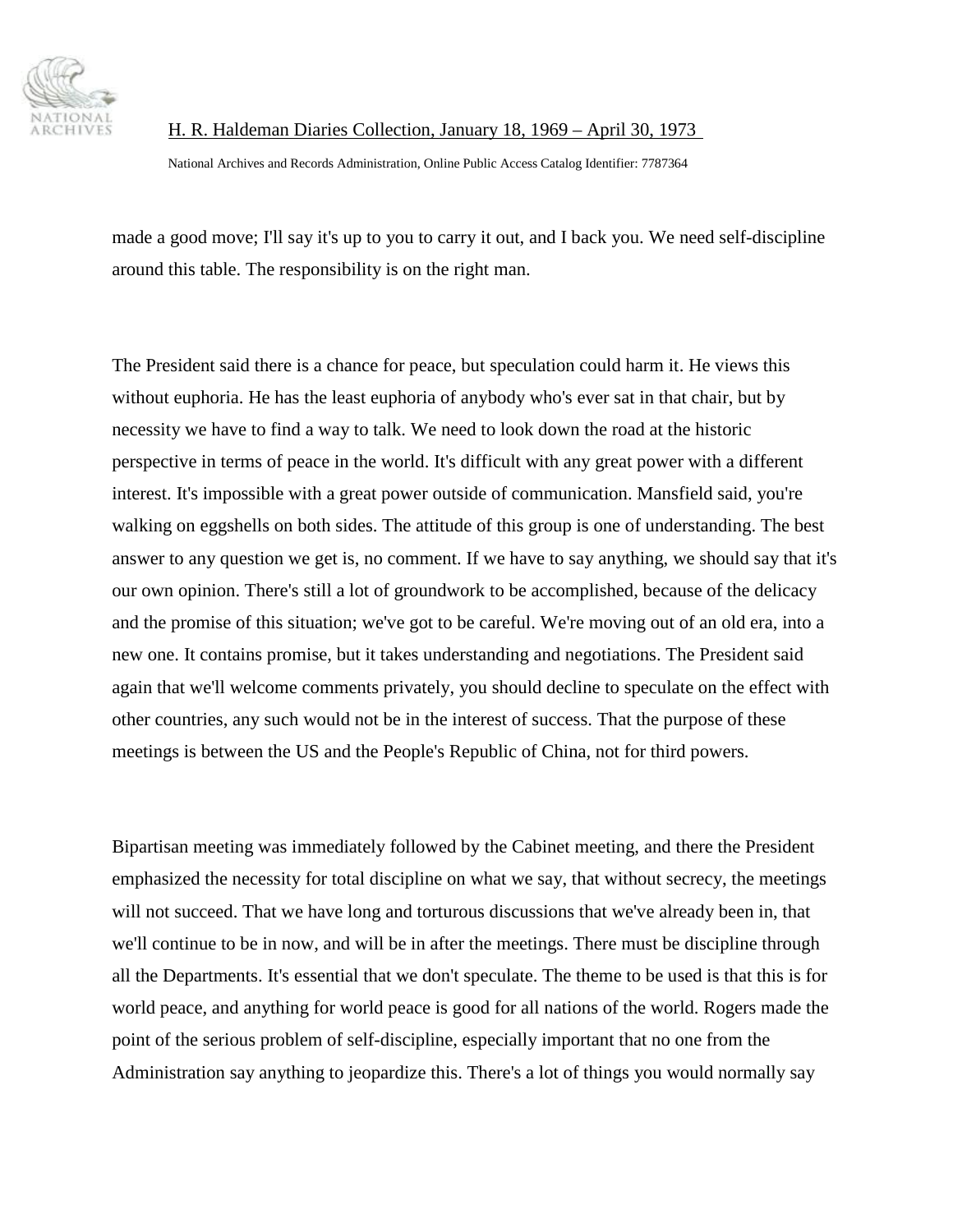

National Archives and Records Administration, Online Public Access Catalog Identifier: 7787364

that, in this case, could have serious damage. The President said, especially any reference to any favorable political effect.

Rogers said anyone who causes this to fail will be in deep trouble. We've got to work in three areas: Congressional, our own family, and other nations. The President made, said that the points to underline are the questions on: how it affects the Russians, this is not directed against any country, how it affects Vietnam—we won't speculate. The purpose is US and China. How it affects Japan, India, etcetera, again, no speculation, this is between China and the US Any new relationship can contribute to the peace of the world. In the meantime, everybody's to shut his yap—accept what the President says. This is not a goodwill trip, it's not cosmetics, it's not to see China, but to see the man or the men. That you have to consider the alternatives. If we were to work with the Soviet and Chinese neighbors, with little détentes here and there, such as arms control with the Soviets, it is worthless if China is outside the communications orbit. In 25 years, you can't have a fourth, a quarter of the people of the world isolated and have any chance of peace. The answer regarding becoming soft is that no one is less euphoric than the President, especially on the US versus the Communists. No one can be more pragmatic in this matter, but the US can't just stand by without trying to affect the world.

No one knew about this, because it was not possible to bring it off if they did know. Even then, we were worried because we might talk in our sleep. You must exert tremendous discipline over your people. They'll be sucking around everybody in the government. Any little blip can be disastrous. We have not established trust and confidence yet. The Chinese must feel that they can talk in secrecy. Our preparation must be thorough but roundabout. We'll have hard, tough discussions, and we'll go as soon as we're ready. Nothing as momentous as this has ever been discussed in this Cabinet room, in terms of its effect on the world. The irony is that the US is the chosen instrument of China for ending their period of isolation. We can't blow it by yakking.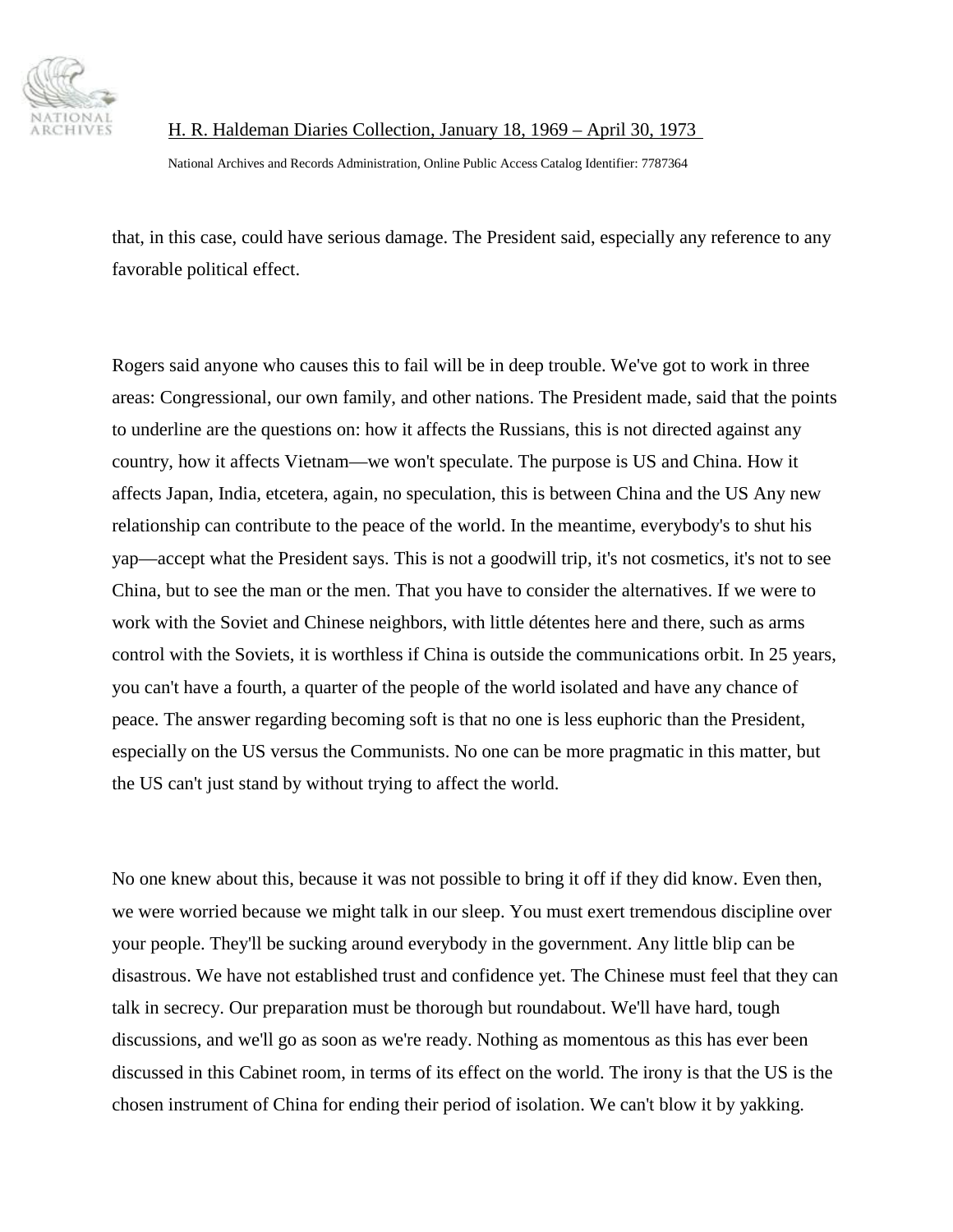

National Archives and Records Administration, Online Public Access Catalog Identifier: 7787364

Laird said we've got to maintain the other pillars of the Nixon Doctrine. He's concerned that some will read in this the wrong points regarding the need for preparedness and a strong national security position. We must not have negotiation as the only pillar. The President said this is the beginning of a dialogue, and it does not change the power position in the world; we must maintain our defense posture.

Rogers said the problem is everyone's going to want to say something. We've got to quit making statements. If we do, let the President authorize them first, and do it only in a planned way. The President says this is the same problem in the domestic field: we blow our opportunities by yakking around. We're going to stop briefing Congressmen and Senators.

The President then said to Laird that the line is terribly important, the tone and the mood. These talks will take place, but nothing's changed regarding the need for defense. We will change only when the situation changes, but the Chinese are very sensitive to tone, nuance, and timing. We have to avoid building up great hopes. We have to be very careful not to go beyond what the President said. Don't interpret it. It's time for the Administration and our Republican friends in Congress not to assume the President is so dumb. Assume we're doing something, not just with China; and people coming in saying we ought to do this so-and-so just makes it impossible for us to do it. He's not suggesting that anything's going on regarding Vietnam, but just don't assume that we're dumb. Anything that anyone says will not help with the Chinese; they only want to hear the President. Anything we don't say could help with others, because they'll think more is going on than really is. The problem is the compulsion to talk and appear smart; that makes it hard for a free government to operate.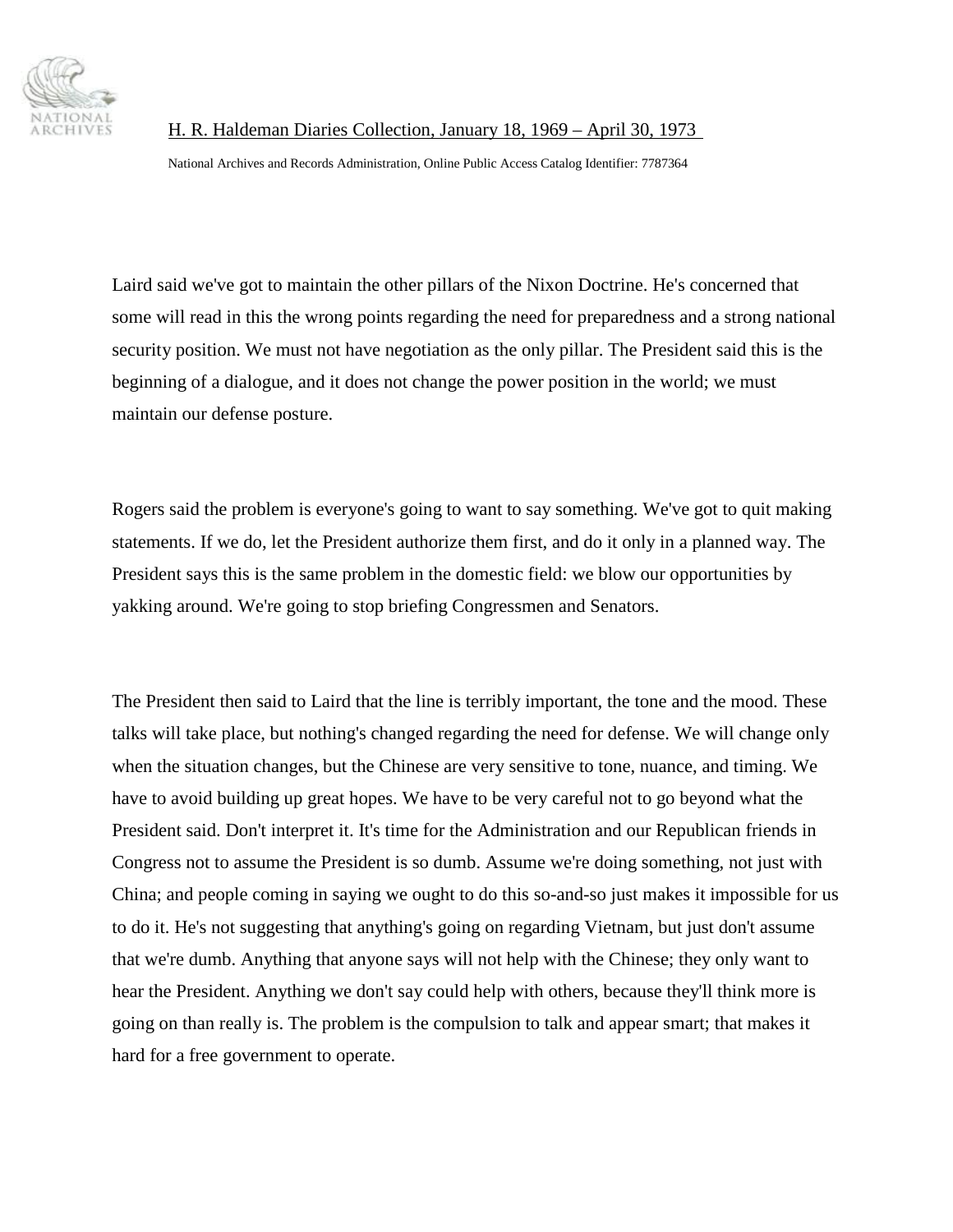

National Archives and Records Administration, Online Public Access Catalog Identifier: 7787364

Rog Morton made the point that we ought to be prepared for a political onslaught on domestic issues to counteract this from the opposition; so, we'll have plenty to talk about. We'll have to be more unified on the domestic issues. The domestic attack will escalate. We have to be together and attack and join the battle.

The President also came into the staff meeting and practically drove Henry nuts, because he said he was only going to stay in for a minute and a half, and he stayed for twenty minutes, giving his opening remarks. During the process of which, Henry got more and more nervous, and finally broke his pencil, he was so distressed. The President's key point was that this whole thing is in our vital interest and in China's, and those vital interests may in some areas coincide, but we are both consulting our own vital interests. Henry then gave his same pitch. There was nothing new raised in the staff meeting of any importance.

The Connally flap, I guess, was settled today. The President had a two-hour talk with him over at the EOB. He called me afterwards and said he had a good talk, that he took him on the mountaintop, by which he meant he talked to him about the vice presidency. It turns out that another incident was rubbing Connally, which was one on the hiring of a secretary. Connally told the President he had total confidence in Ehrlichman and total confidence in me, and that he thinks that Peterson is okay. He said this thing just kind of built up; that he had no complaint at all regarding me. They did get into the Vice President thing. The President said there's nothing I should do to follow up now, but sometime I should give him a call, tell him the President filled me in on their meeting, and if there are any more picayunish things, he should call me. It was emphasized that any problems he has substantively on domestic policy, he should talk to Ehrlichman; any other problems, he should at all times talk to me.